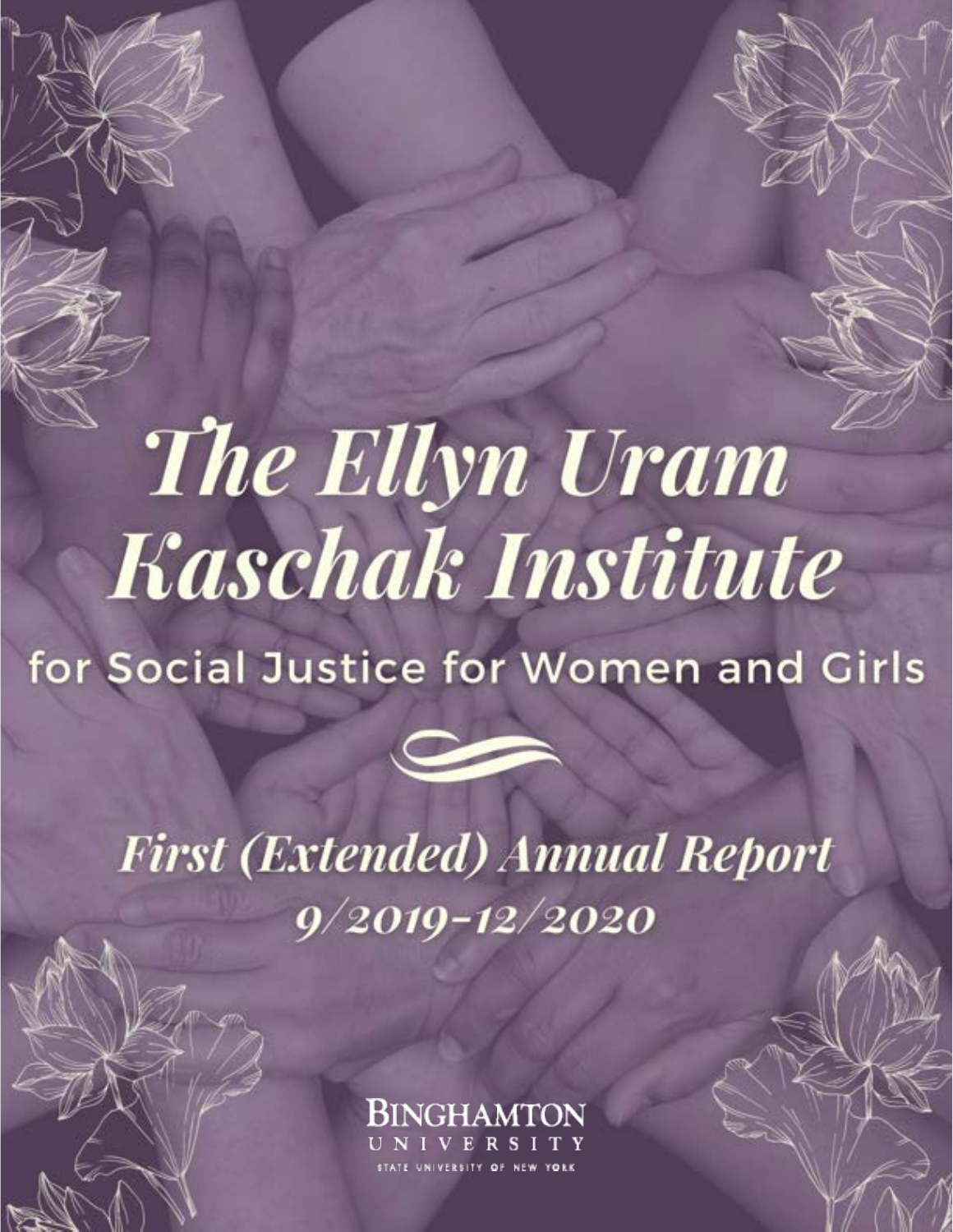

## Introduction

In its initial year, the Kaschak Institute supported research projects dedicated to expanding social justice for women and girls. It created conversations and links among affiliated faculty and students working on this goal from a wide range of disciplinary angles throughout the university. It supported specific research projects dedicated to this goal, and it encouraged expanding numbers of students and faculty to consider their research objectives in relation to the active pursuit of social justice for women and girls. In collaboration with the Human Rights Institute and other international partners, the Kaschak Institute co-hosted an international conference featuring distinguished speakers, including Ellyn Kaschak, to mark the 20th anniversary of the U.N. Resolution 1325 on Women, Peace and Security.

In its next phase, the Kaschak Institute plans to expand opportunities for collaboration on research work dedicated to social justice for women and girls. Additional faculty talks are scheduled to enhance opportunities for shared research among student and faculty scholars across the university, and presentations of Institute-funded research will become an annual event. Discussions are underway on the creation of a "collaboratory," a virtual (and eventually physical, post-COVID) space designed to stimulate research projects addressing real-world issues for women and girls. The Kaschak Institute aims to make Binghamton University widely recognized as a significant home for research on social justice for women and girls.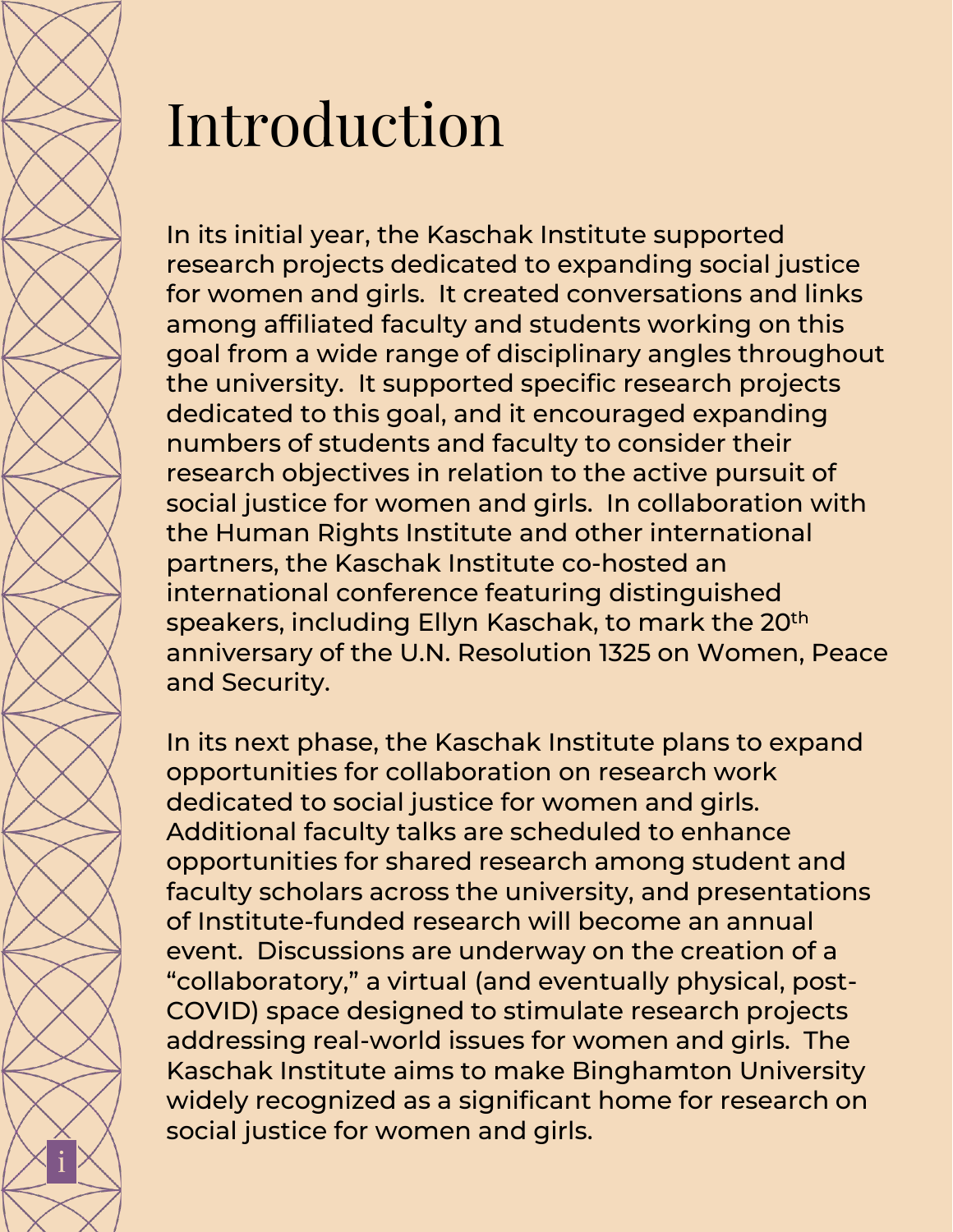## Table of Contents

### Board Members 1 Grant Support for Faculty Projects 2 Grant Support for Student Projects 3 Global Conference, Spring 2020 6 **Executive Committee Research Talks** 8

ii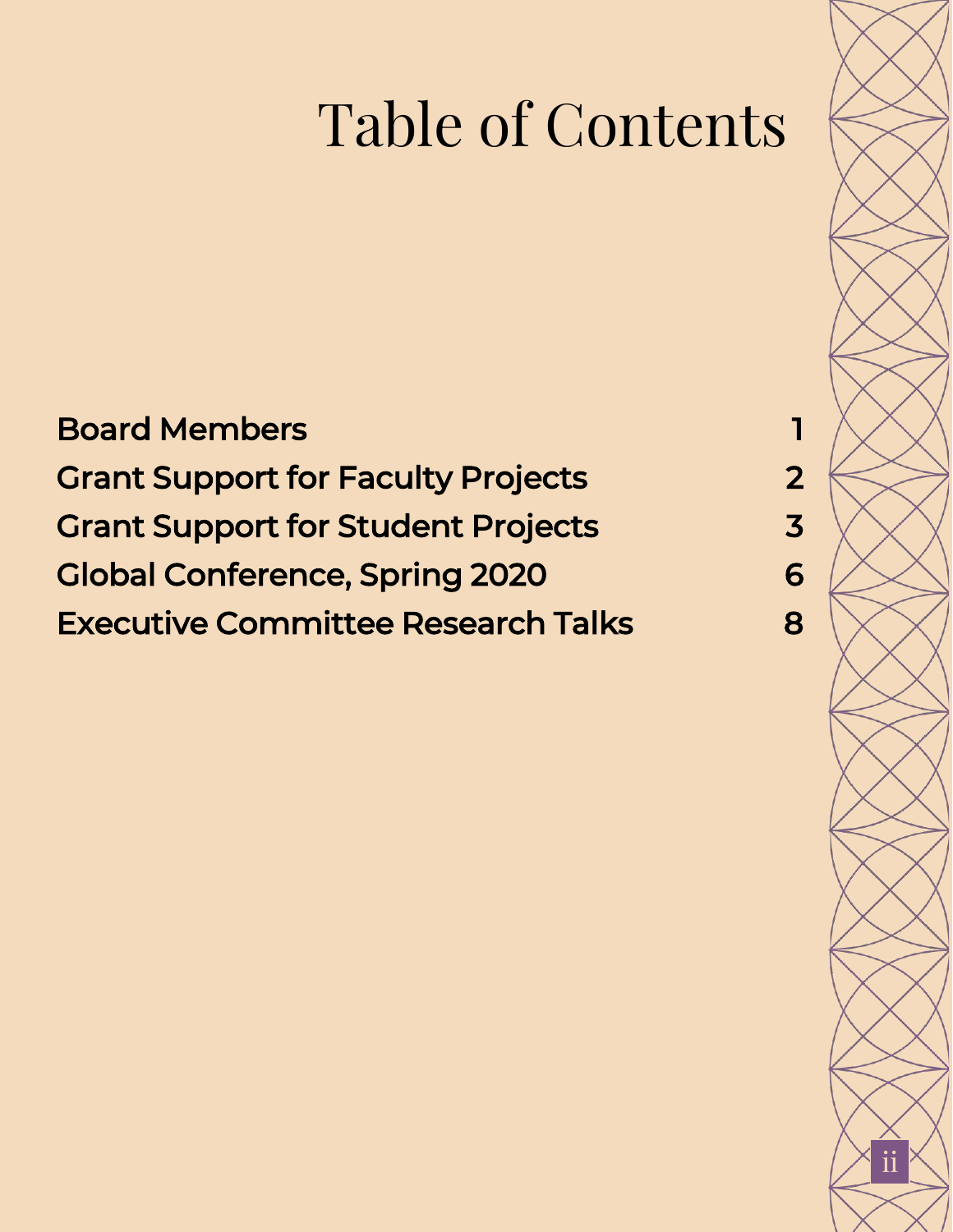## Board Members

#### External Advisory Board Members

[Lorena Aguilar,](https://www.binghamton.edu/institutes/kaschak-social-justice-institute/about/external-advisory-board/aguilar.html) International consultant

[Judge Elizabeth Odio](https://www.binghamton.edu/institutes/kaschak-social-justice-institute/about/external-advisory-board/odio-benito.html) Benito, Human rights and international humanitarian law expert

[Phyllis Chesler](https://www.binghamton.edu/institutes/kaschak-social-justice-institute/about/external-advisory-board/chesler.html), Feminist and author

[Patricia V. Sellers,](https://www.binghamton.edu/institutes/kaschak-social-justice-institute/about/external-advisory-board/sellers.html) International criminal attorney

[Lenore E. Walker,](https://www.binghamton.edu/institutes/kaschak-social-justice-institute/about/external-advisory-board/walker.html) Educator and psychologist

[Deborah Gray White,](https://www.binghamton.edu/institutes/kaschak-social-justice-institute/about/external-advisory-board/gray-white.html) Historian and author

#### Executive Committee

Alexandra Moore, Professor of English, Co-Director; Director, Human Rights Institute

Susan Strehle, Distinguished Service Professor of English, Co-Director

Suk-Young Kang, Associate Professor of Social Work

Sara A. Reiter, KPMG Professor of Accounting

Benita Roth, Professor of Sociology, Director, Women, Gender & Sexuality Studies

Kathleen A. Sterling, Associate Professor of Anthropology

Melissa A. Sutherland, Professor and Director, Kresge Center for Nursing Research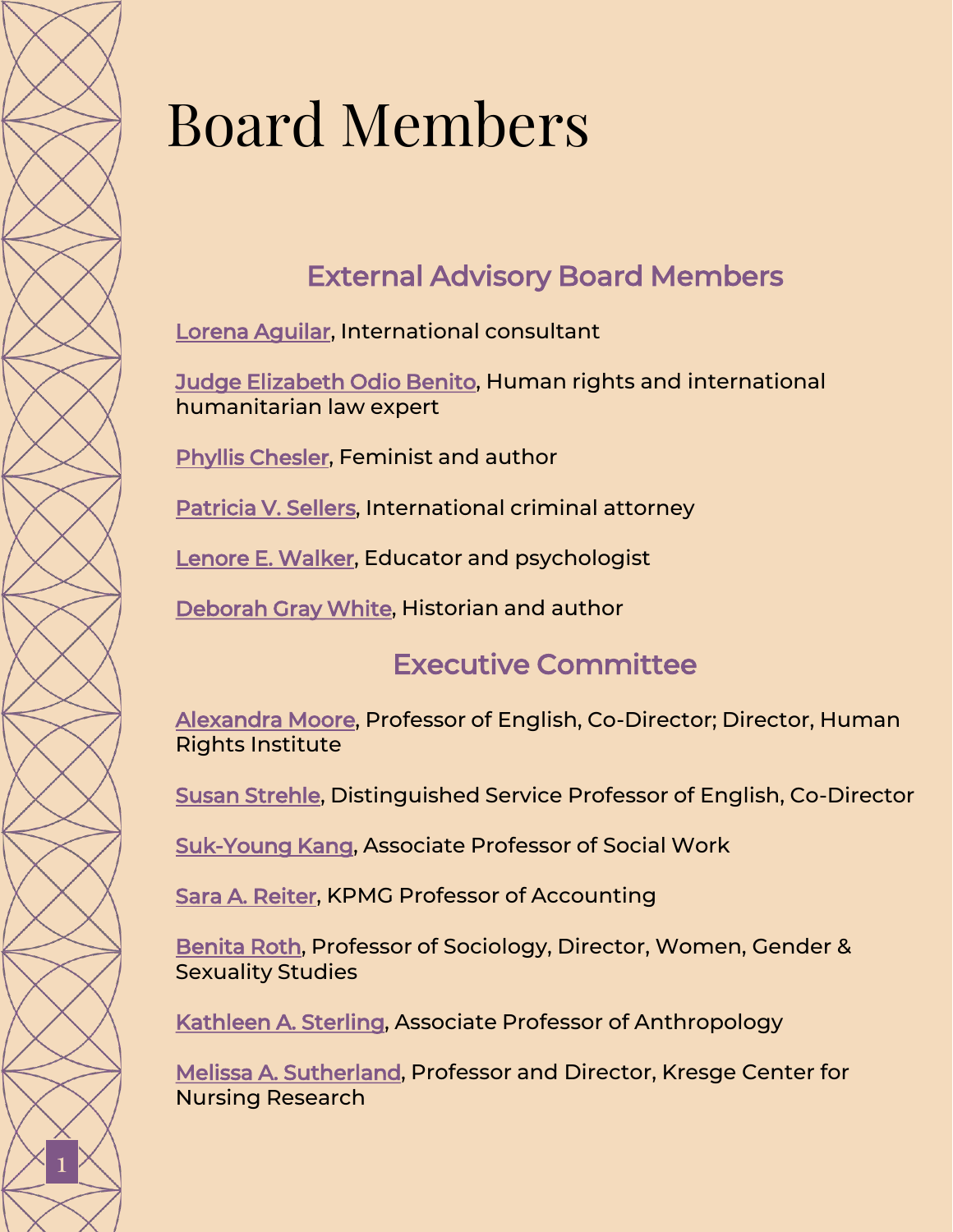## Grant Support for Faculty Projects

#### 2019-2020

Dr. Suzy Lee, Assistant Professor, Human Development (CCPA) "Human Trafficking Data Project" to develop a codebook and protocol for the coding of T-visa applications for victims of trafficking. The codebook was developed, reviewed by an advisory council of scholars, activists, service providers, and survivors of trafficking, and revised following a day-long collaborative workshop.

#### Dr. Myra Sabir, Associate Professor, Human Development (CCPA)

"Life Writing Workshops and Women's Generative Leadership Institute" to study 24 women's progress after participating in an 8 week series of workshops designed to increase personal effectiveness. The workshops will contribute to developing a curriculum for a Women's Generative Leadership Institute (WGLI), designed to teach leadership skills and confidence.

#### 2020-2021: Projects in process

#### Dr. Jennifer Stoever, Associate Professor, English (Harpur)

"Living Room Revolutions: Black Women and Latinas Collecting and Selecting Records in the 1960-70s Bronx and Beyond" explores the empowerment of women of color through their collecting and playing of records, especially hip hop. Countering the masculinist historiography of popular music, this project studies how black women and Latinas remade themselves and their families in a moment of crisis and helped to develop major social, artistic, and political movements.

#### Dr. Leigh Ann Wheeler, Professor, History (Harpur)

"The Girl Who Couldn't Go Home": Anne Moody and Coming of Age in Mississippi" tells the story of Anne Moody, who wrote Coming of Age in Mississippi, one of the most trenchant and beloved memoirs of the Civil Rights Era. In 1969, she called out American racism on the day's most popular talk shows. She then disappeared from public life. This biography will tell her story, confirming the truth of her powerful memoir and showing the radical possibilities and tragic limits of civil rights for a teenage girl and mentally ill mother burdened, always, by racism and poverty.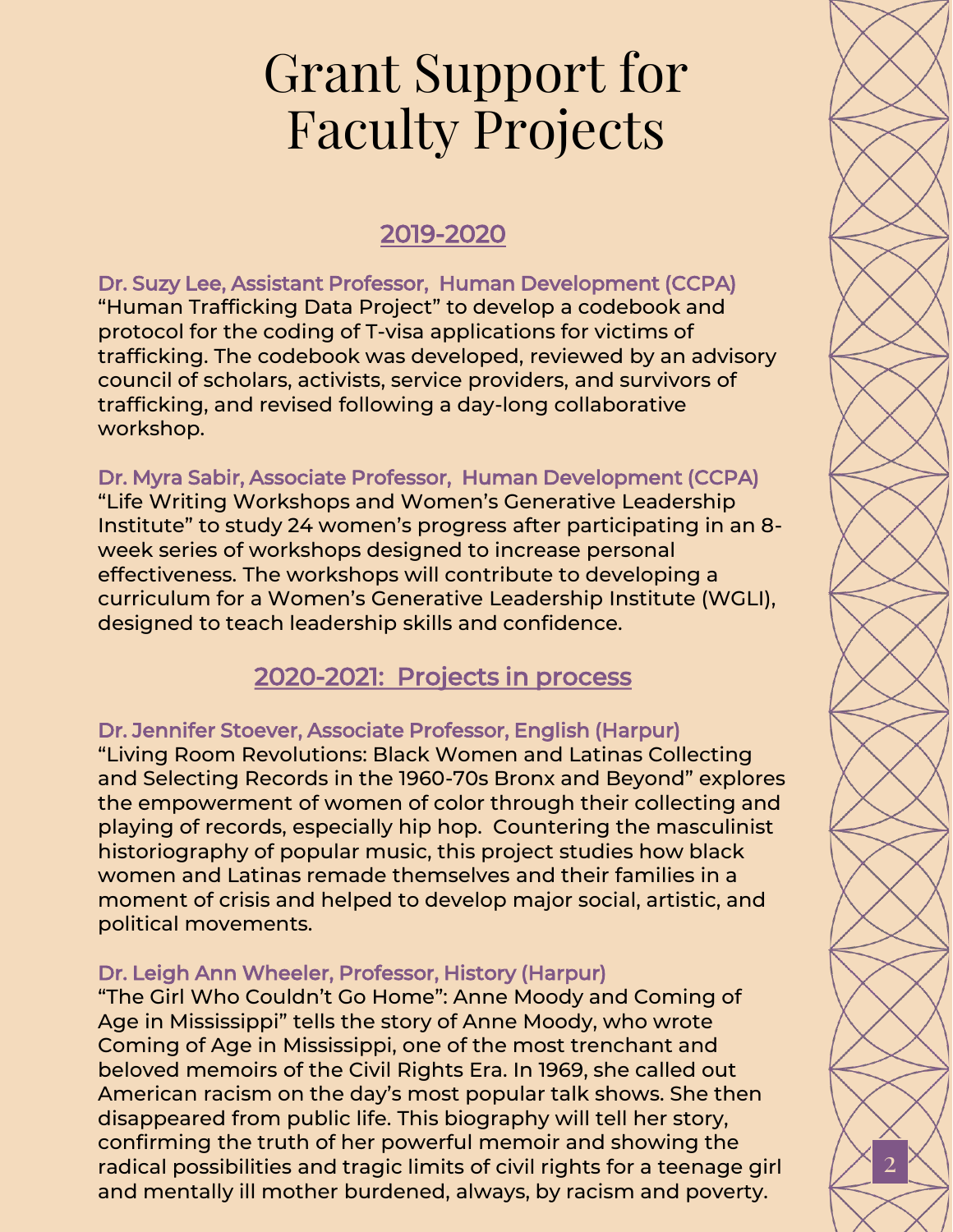## Grant Support for Student Projects

#### 2019-2020

#### Emily Mendelson and Emily Lancia, bachelor's students, Psychology (Harpur)

"Empowerment through Consent: An analysis of sexual violence and pleasure in college hookup culture" studies college women's hookup encounters and finds differences in consensual behaviors across sexuality and gender. Leading to two research posters presented at Binghamton University Research Days, the project found that sexual consent varies in relation to social closeness; partners familiar with one another (friends or regular hookup partners) were significantly more confident in obtaining verbal consent than those who were socially distant (strangers or acquaintances). Those with more previous sexual partners were less likely to exchange verbal consent, but more likely to verbally communicate about what is pleasurable to them.

#### Maggie Parker, doctoral student, Clinical Psychology (Harpur)

"Predictors of Attitudinal Acceptance towards Intimate Partner Violence" examines predictors of attitudinal acceptance or more accepting beliefs about violence, which act as determinants of future violence. To do this, the study utilized a novel multifactorial experimental vignette design (N =323), depicting ecologically valid scenarios of consent and violence, and asked participants to evaluate the perceived victim injury, culpability, and likelihood to report the offense. Previous research had not analyzed how perceptions of consent change dynamically, as this research shows. The resulting data can improve future intervention and preventative efforts.

#### Erica Schumann, doctoral student, History (Harpur)

3

"The Well-Calculated Household: Ideology and Enumeration in the Early American Domestic Sphere" explored original archival materials on numeracy during the nineteenth century as it relates to the education of women and girls. Gendered stereotypes, which first gained significant traction during the early nineteenth century, deemed women to be illsuited for training in math and science. Original research revealed an increasing "masculinization" of math textbooks and the increasing deletion of references to math education for women.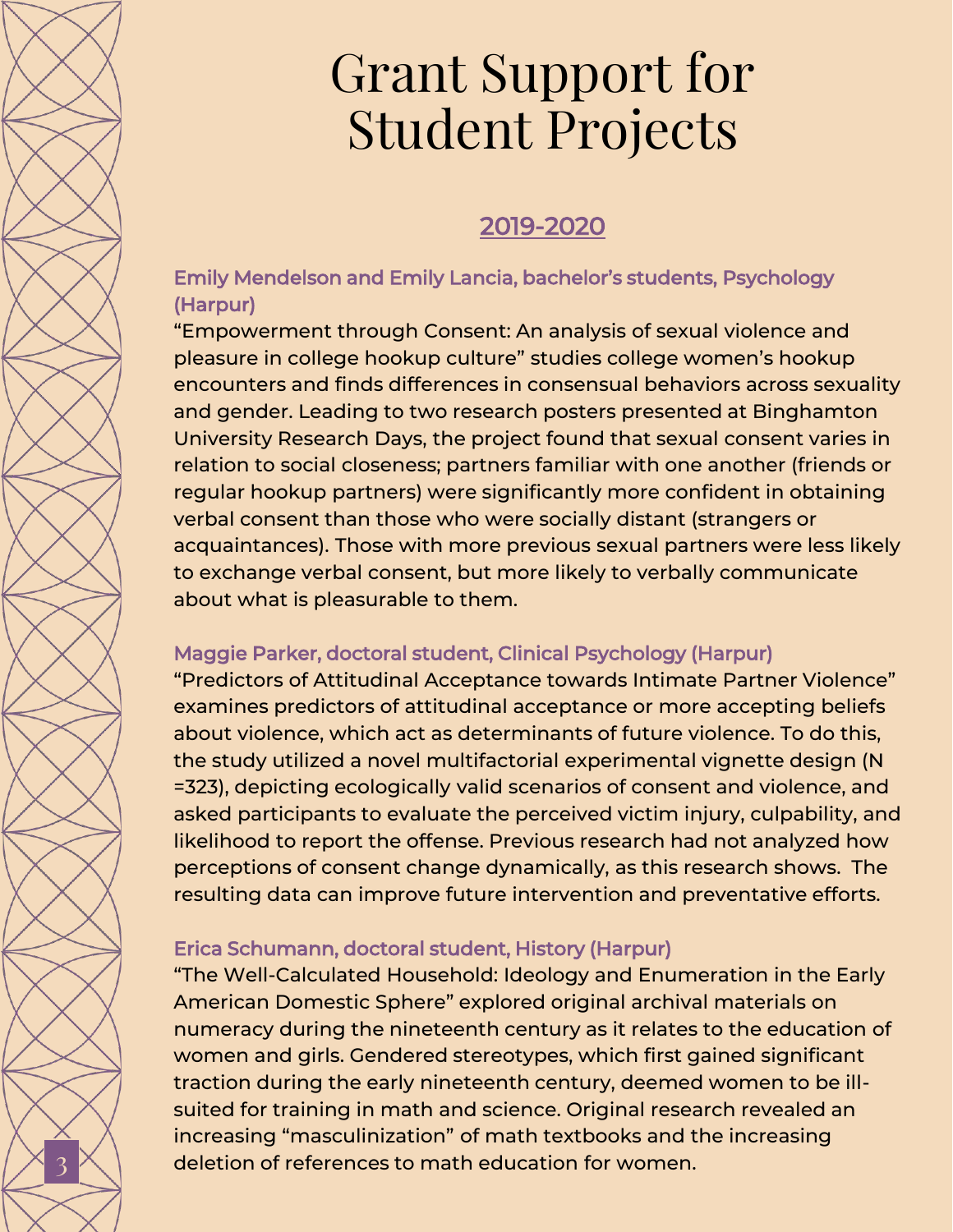## Grant Support for Student Projects

#### 2019-2020

#### Samantha Wagner and Allison McKinnon, doctoral students, Clinical Psychology (Harpur)

"Sexuality Education" identified shortcomings in existing sex-ed curricula. Research confirmed that even progressive and comprehensive sex ed programs lacked a thorough coverage of topics of desire, sexual pleasure, emotional and sexual intimacy, and consent, especially when pertaining to women, gender non-conforming individuals, and non-heterosexual individuals. Information gathered from multiple sources led the team to formulate an intervention, including a five-session, peer-led, interactive program aimed at enhancing communication, assertiveness, knowledge, and acceptance of women and gender non-conforming peoples' own bodies and sexual desires.

#### 2020-21: Projects in process

#### Erin Alexander, doctoral student, Clinical Psychology (Harpur)

"Measuring Intimate Partner Violence" responds to the severity and lethality for women of IPV. A brief and valid assessment of IPV will help victims access care and safety, and this project aims to create such a measure using item response theory to combine the strongest items from the existing measures. While IPV is widely understood to present in two distinct forms, situational couple violence and intimate terrorism, the difference between forms has not been quantitatively established using finite mixture modeling. Using data gathered through the measure created, the project will conduct a taxometric analysis to establish whether these forms of IPV are different in kind or degree.

#### Angela Candrilli, bachelor's student, Psychology (Harpur)

"Masculinity and Rape" examines factors leading to rape. One in four women will be sexually assaulted during their undergraduate years, and studies have shown that situational factors, including sexual precedence (like intimacy attained within a current or previous sexual encounter), result in misperceptions of consent by men; which, in turn, can lead to assault. However, research lacks clarity on why different types of men vary in their interpretations of consent and proclivity towards rape. The study identifies how key personality traits impact perceptions of a sexual situation in ways that may lead to an assault.

4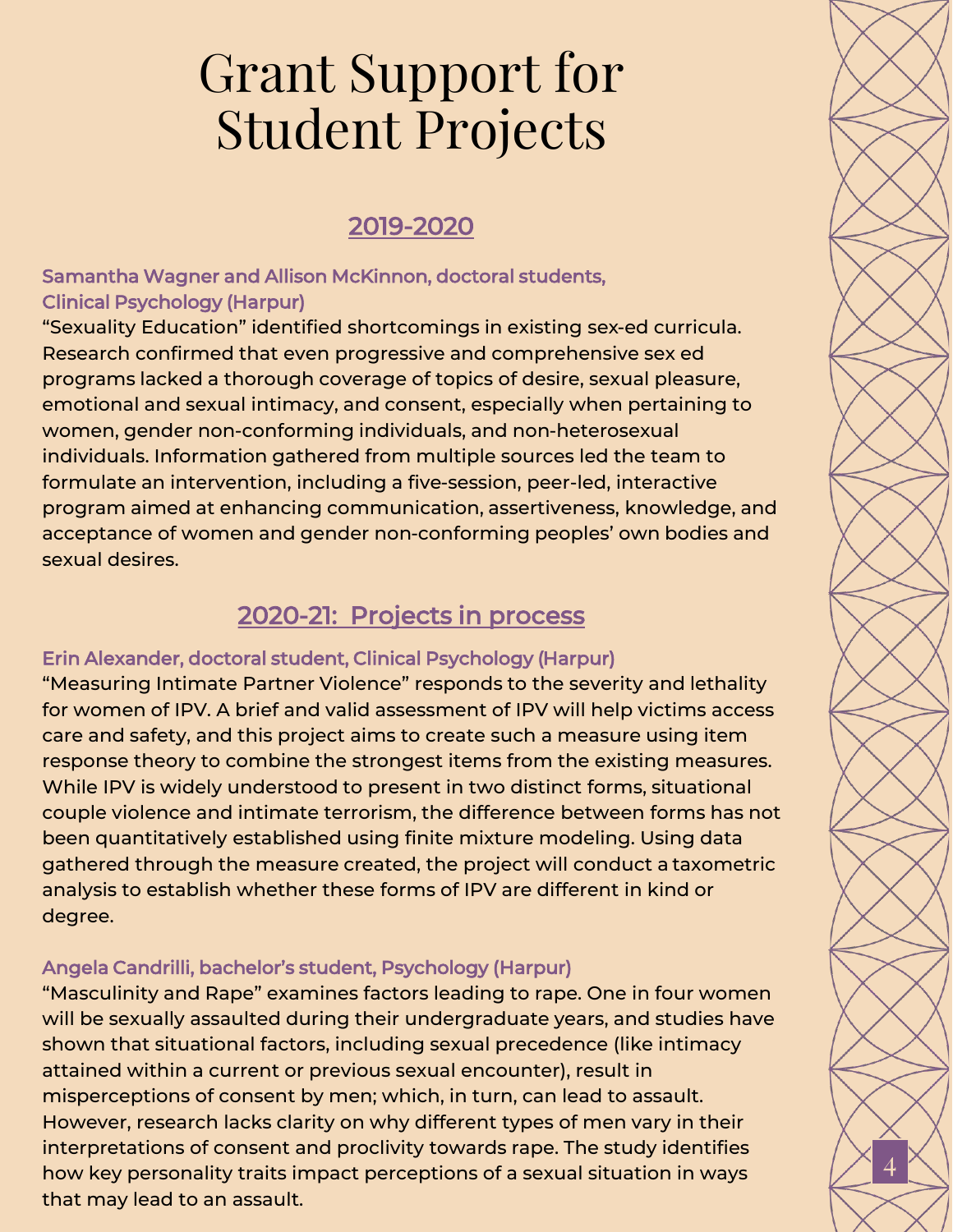## Grant Support for Student Projects

#### 2020-21: Projects in process

#### Jillian Morley and Courtney Nowetner, bachelor's students, Sociology/Biological Anthropology and Integrative Neuroscience (Harpur)

"Better Learning for Women and Diverse Communities" establishes that a positive learning environment is crucial to learning; it is imperative to create an equitable learning environment for a diverse student community, including women. Published research shows that the classroom environment is central to academic success, and that positive, diversity related peer interactions can be encouraged to mitigate students' perception of prejudice in the classroom. This study examines the factors that contribute to female students' perception of diversity and bias in the classroom and proposes ways to facilitate the success of female students.

#### Sarah Samson, Master of Science student, Human Rights (CCPA)

"Pakistani Women, Violence and Resilience" focuses on gender-based violence in Pakistan and women's resilience in face of it. In collaboration with Dastak Charitable Trust in Pakistan, the project collects data through an anonymous virtual survey. Following the tradition of human rights scholarship, the project includes a community engagement component that will empower women and girls in Pakistan. Women in the community will be given cameras and be prompted to photograph women's strength from their perspective. The project will culminate in an online collection depicting the everyday strength and resilience of Pakistani women.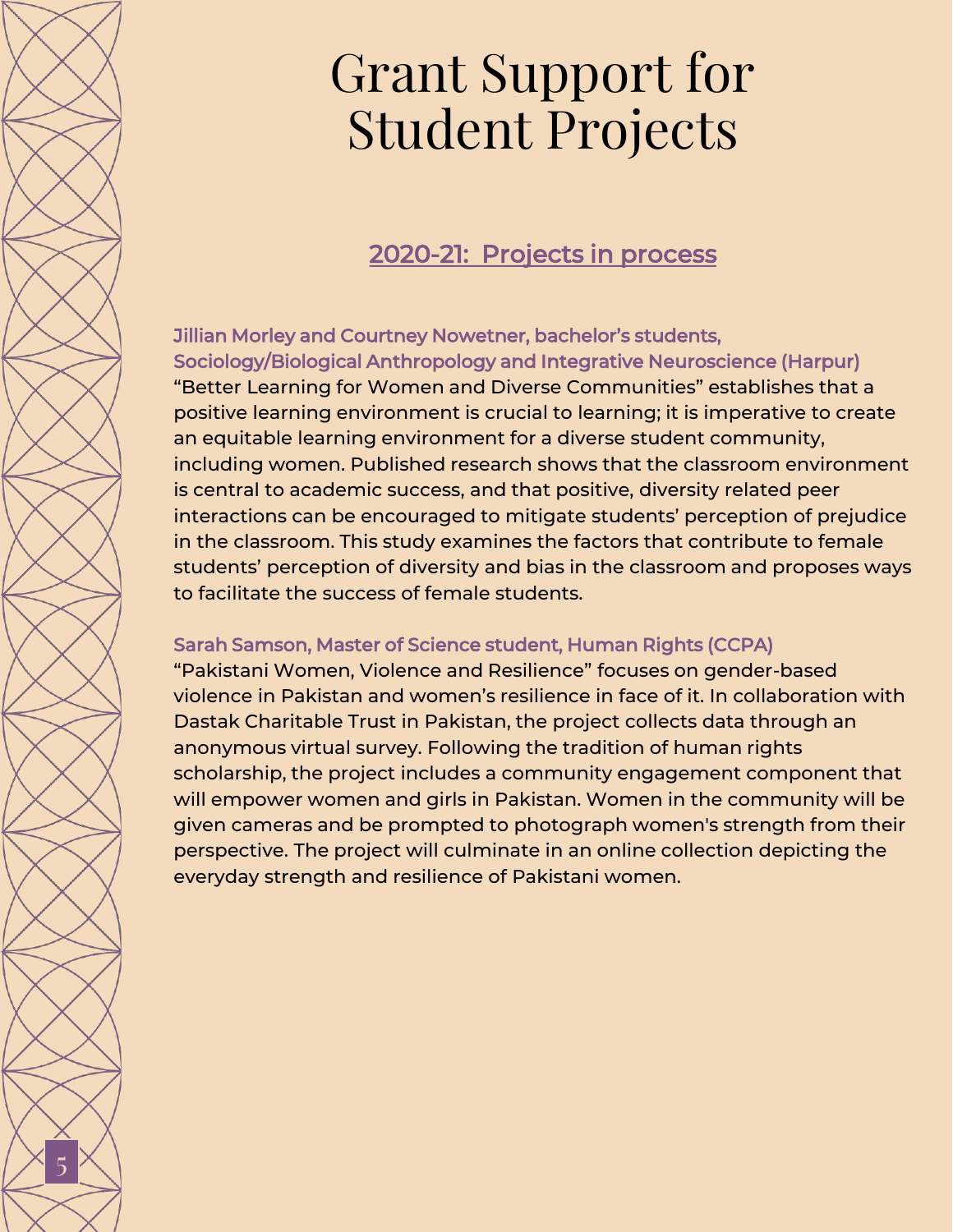## Global Conference, Spring 2020

#### "[Women, Peace and Security:](https://www.binghamton.edu/institutes/hri/events/2020-conference.html) Re-[evaluating Vulnerability"](https://www.binghamton.edu/institutes/hri/events/2020-conference.html) Conference

#### April 23-25, 2020, Binghamton University

Held in recognition of the significant anniversaries of UN initiatives on gender, including the 20th anniversary of U.N. Resolution 1325 on Women, Peace and Security that reaffirmed the central role of women in peace and post-conflict rebuilding, the conference also linked to the Harpur College of Arts and Sciences 70th-anniversary celebrations and recognized Ellyn Kaschak's career and generosity. Distinguished Keynote speakers and their titles include:

- ❖ Laila Alodaat, MENA Director, WILPF, "Differential rights and their impact on women in crisis"
- ❖ Daphne Frias, UN Major Group for Youth and Children, "Gen Z, Young Womxn and our collective path to change"
- ❖ Shireen Hassim, Canada 150 Research Chair in Gender and African Politics, Carleton University,

"Beyond Co-Option and Contestation: The Challenges of Advancing Substantive Equality in Neoliberal Times"

- ❖ Gina Heathcote, Professor, University of London, SOAS, "Protesting the Preamble: Normative Pronouncements and Feminist Jurisprudence in the Security Council"
- ❖ Ellyn Kaschak, Professor Emerita, San Jose State University, Founder, Kaschak Institute for Social Justice for Women and Girls, "Human Rights and Wrongs: Social Justice for Women and Girls"
- ❖ Dame Helena Kennedy, Member of the House of Lords, Chair, British division of the International Commission of Jurists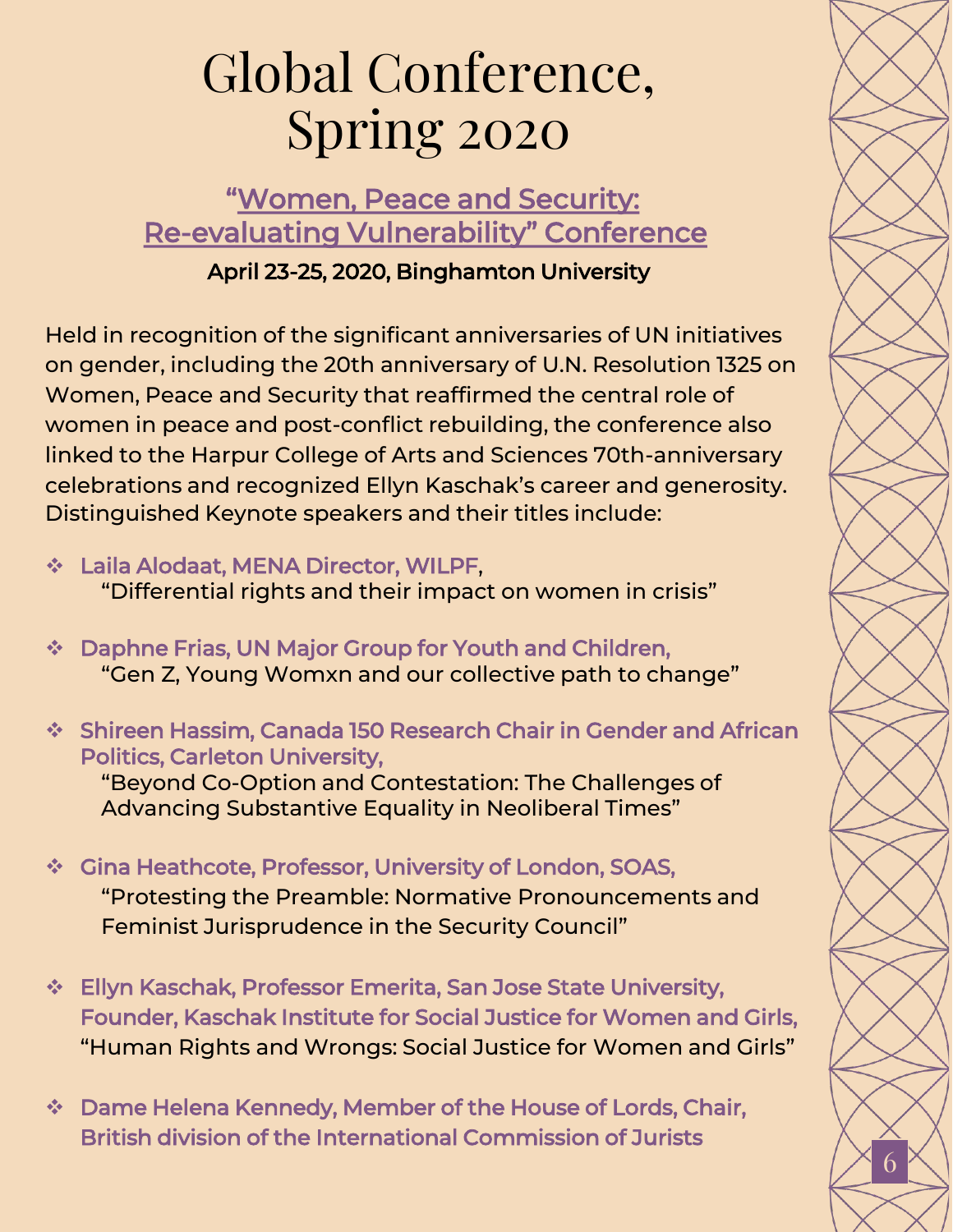## Global Conference, Spring 2020

"[Women, Peace and Security:](https://www.binghamton.edu/institutes/hri/events/2020-conference.html)  Re-[evaluating Vulnerability"](https://www.binghamton.edu/institutes/hri/events/2020-conference.html) Conference

April 23-25, 2020, Binghamton University

❖ Lisa Levenstein, Associate Professor, University of North Carolina at Greensboro,

"US Feminism & Women's Human Rights: A Transnational History"

- ❖ Laura Murphy, Professor, Sheffield Hallam University, "Women Narrating Slavery and Freedom in the 21st Century"
- ❖ Rhoda Reddock, CEDAW Committee Member & Professor, University of the West Indies "Women's Human Rights in a Time of Backlash: CEDAW and the Global Women's Movement"

#### ❖ Madeleine Rees, Executive Director, WILPF,

7

"Militarism and the Structures which Sustain It: Can Feminism Use Law to Effect Change?"

For more information, see the Binghamton University Human Rights Institute website.

This conference was organized by the Human Rights Institute at Binghamton University; the Ellyn Uram Kaschak Institute for Social Justice for Women and Girls at Binghamton University; the Helena Kennedy Centre for International Justice at Sheffield Hallam University in the U.K.; and Vanessa Farr, the Women's International League for Peace and Freedom (WILPF) Academic Network.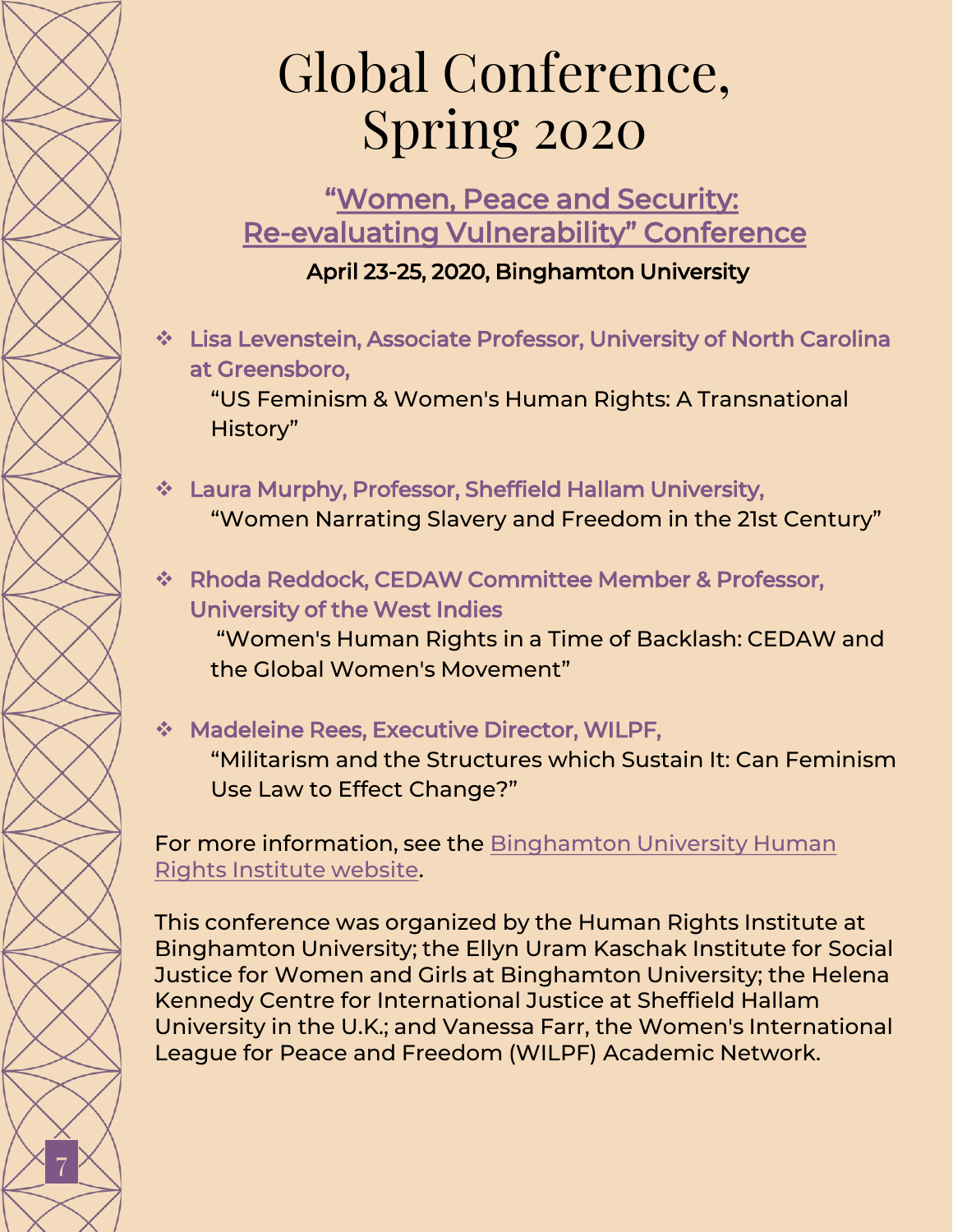## Executive Committee Research Talks

#### Promoting Social Justice for Women and Girls: Research Across the Disciplines

#### October 26, 2020

Susan Strehle, Distinguished Service Professor of English, "Historical Fiction for Real Social Justice: Why Literature?"

Strehle introduces her latest book, Contemporary Historical Fiction, forthcoming in the next month or two from Palgrave Macmillan. With Louise Erdrich's National Book Award winning novel, The Round House (2012), as an example, the presentation explores fiction's ability to advocate forcefully for social justice for women and girls. The book shows that a new form of historical fiction, written in the last twentyfive years, advances readers' understanding of human rights and the costs of their violation.

#### November 13, 2020

#### Benita Roth

#### "Stop the Stigma and Save Lives: Grassroots Mobilizations and the Politics of the Opioid Epidemic"

Since 2015, I have been working with and researching grassroots efforts to combat the opioid epidemic in Central New York. These efforts are led by women, mostly but not only, white mothers of children lost to overdose. These activists have been working to raise community awareness of the epidemic, to gain resources to treat those with substance use disorder (SUD), and to lessen the stigma around drug use and against drug users. I have focused chiefly on the work of Truth Pharm (truthpharm.org) in Broome County, whose members advocate against the "war on drugs" and for "harm reduction" responses to substance use. In concert with sociology graduate students Nilufer Akalin and Gabreela Friday, I have also been conducting research on the local politics of the opioid epidemic through a comparison of activist and institutional responses to the epidemic in Broome, Tioga, and Tompkins counties in NY State. This research has been funded by the Social Science Research Council, as well as an internal grant from the Harpur College of Arts and Sciences at Binghamton University.  $\mathbb{Z}^8$  8